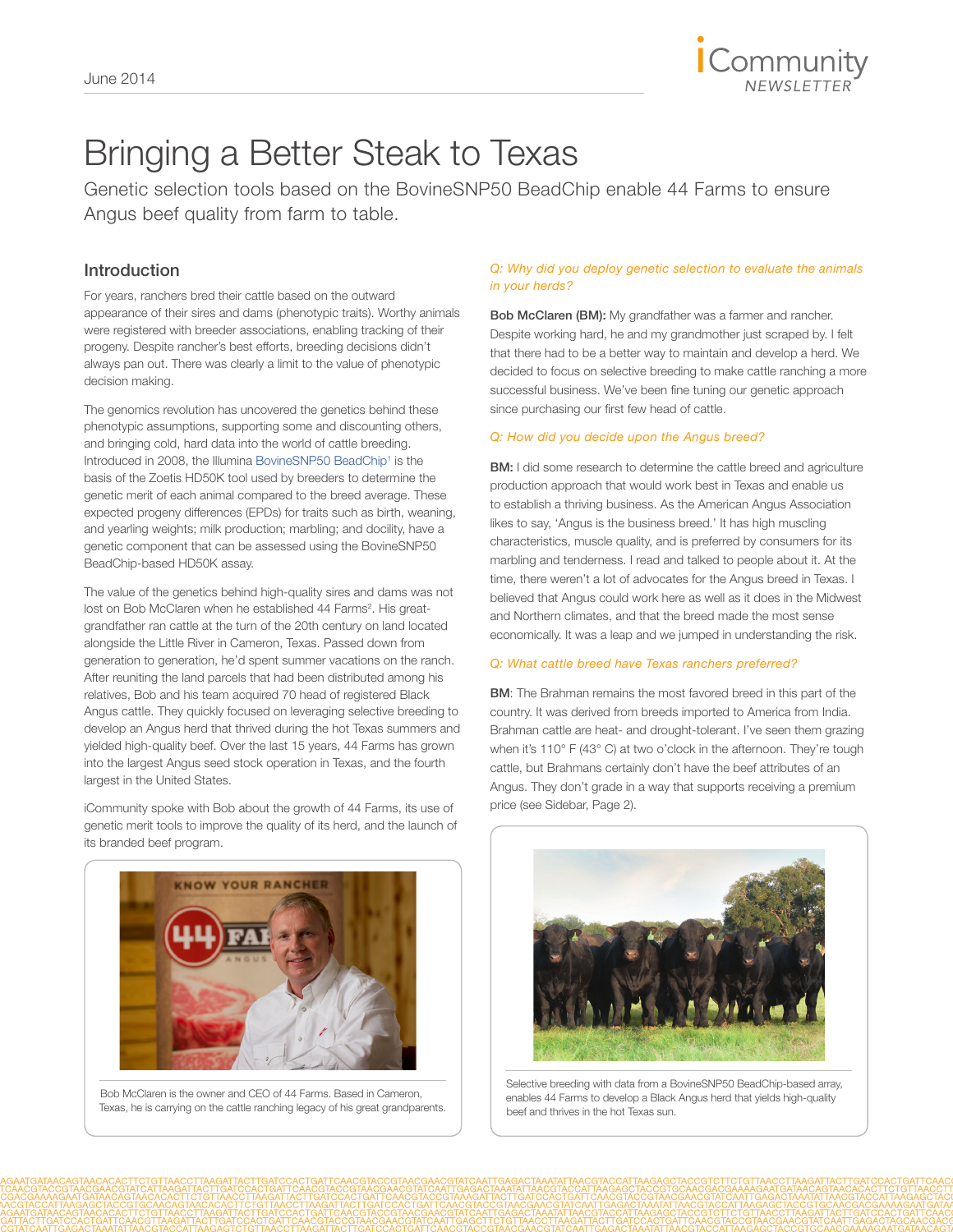#### Beef Quality and Yield Grades

The U.S. Department of Agriculture (USDA) quality grade is a composite of factors that affect palatability of meat (tenderness, juiciness, and flavor)<sup>3</sup>. The USDA beef quality grades in descending order of quality include:

Prime Choice **Select Standard** 

USDA beef yield grades are rated numerically 1 through 5, with 1 being the highest.

#### *Q: How did you prove to your Texas customers that Angus bulls are the right choice?*

**BM:** One of the challenges that we had early on was to convince ranchers to use Angus bulls and cows. They didn't believe that Angus would work in the extreme Texas heat and drought conditions we face in the summer months. We used genetic selection tools to manage the production traits, enabling our Angus cattle to thrive in the Texas climate, while meeting or exceeding the customer preference for an end-product that ranks high for marbling and palatability. Now we probably market 1,200 Angus bulls a year through our operations in Cameron and Winters, Texas.

#### *Q: What genetic selection tools did you use at first?*

**BM:** We used the GeneSTAR program that was owned by an Angus breeder and based on technology developed from U.S. and Australian Angus research. The company was purchased by Pfizer, which then launched genotyping tools and services. We've been using Pfizer's (now Zoetis) HD50K for almost 10 years.

Genotyping technology has become more reliable and highly accurate in assessing EPDs. The markers used on the HD50K chip account for as much information as we would gain from 20 generations of progeny. By genotyping calves at birth, we can tell which ones should be a part of our seed stock and which ones will deliver the texture, color, and marbling to meet the high-value choice and prime quality grades. With the HD50K, we don't have to wait 25–30 years to obtain that information.

#### *Q: Why did you launch 44 Farms Angus Steaks?*

**BM:** We talked to ranchers that had bought our bulls and females and integrated them into their herds. We'd hear about the great response their cattle were receiving from the feedlot operators that fed and harvest them. They were impressed with the high-quality end product these cattle produced.

We knew this was a reflection of the genetics. We thought running our own commercial operation would be a great way to show the confidence that we have in our genetics. It would enable us to relate, in real time, with our ranching customers about the issues they faced.

We started our commercial operation, handling everything from breeding and grazing to taking these cattle all the way to the rail. We took the final step of delivering directly to the consumer with our 44 Farms Angus Steaks program<sup>3</sup>.

#### *Q: What was the response to the 44 Farms Angus Steaks program?*

**BM:** It began online with the idea that we would use that as a base to educate our potential steak customers and launch the business. Out of the blue, we started receiving calls from chefs around Dallas, Fort Worth, Houston, and Austin who wanted to use a local product and had heard about our steaks. We started making restaurant visits, meeting with owners and chefs and telling our story. They liked the fact that we had the data to validate the quality of our beef and where it was coming from.

The program has been well received. 44 Farms Angus steaks have become synonymous with quality and are enabling restaurants to market steaks to their customers. The key to its success in the future will be to maintain a high level of quality and consistency. We feel like we have a plan to do that and are excited about growing this aspect of the business.

#### *Q: In what other ways do you employ the HD50K array results in your business?*

**BM:** The array enables us to measure and quantify the quality of our herd, the product we provide to ranching customers, and the beef end product that's delivered to restaurants, retail operations, and the public. The data has been instrumental in gaining acceptance and interest in 44 Farms genetics and our steak program.

It's the bull side of the breed that drives the genetics of palatability and marbling. We use the HD50K to select for sires with DNA markers that deliver higher marbling. That drives the value of beef these days. We guarantee that at least 50% (bull side) of our 44 Farms Angus beef will be from 44 Farms genetics. We would love for it to be 100%, but not all of our customers run our females.

"The array enables us to measure and quantify the quality of our herd, the product we provide to ranching customers, and the beef end product that's delivered to restaurants."

#### *Q: What aspects of the HD50K data are of interest to ranchers and how does that differ from the data that interests chefs and restaurateurs?*

**BM:** Ranchers want to talk about birth weight EPDs, and often times weaning and yearling weights. Chefs are more interested in the quality of the marbling and the predictability of that trait. They love to see the cattle that have those genetic characteristics. They find it fascinating that inside this black hide is very marbled beef and are amazed that we're able to predict it using genetic tools.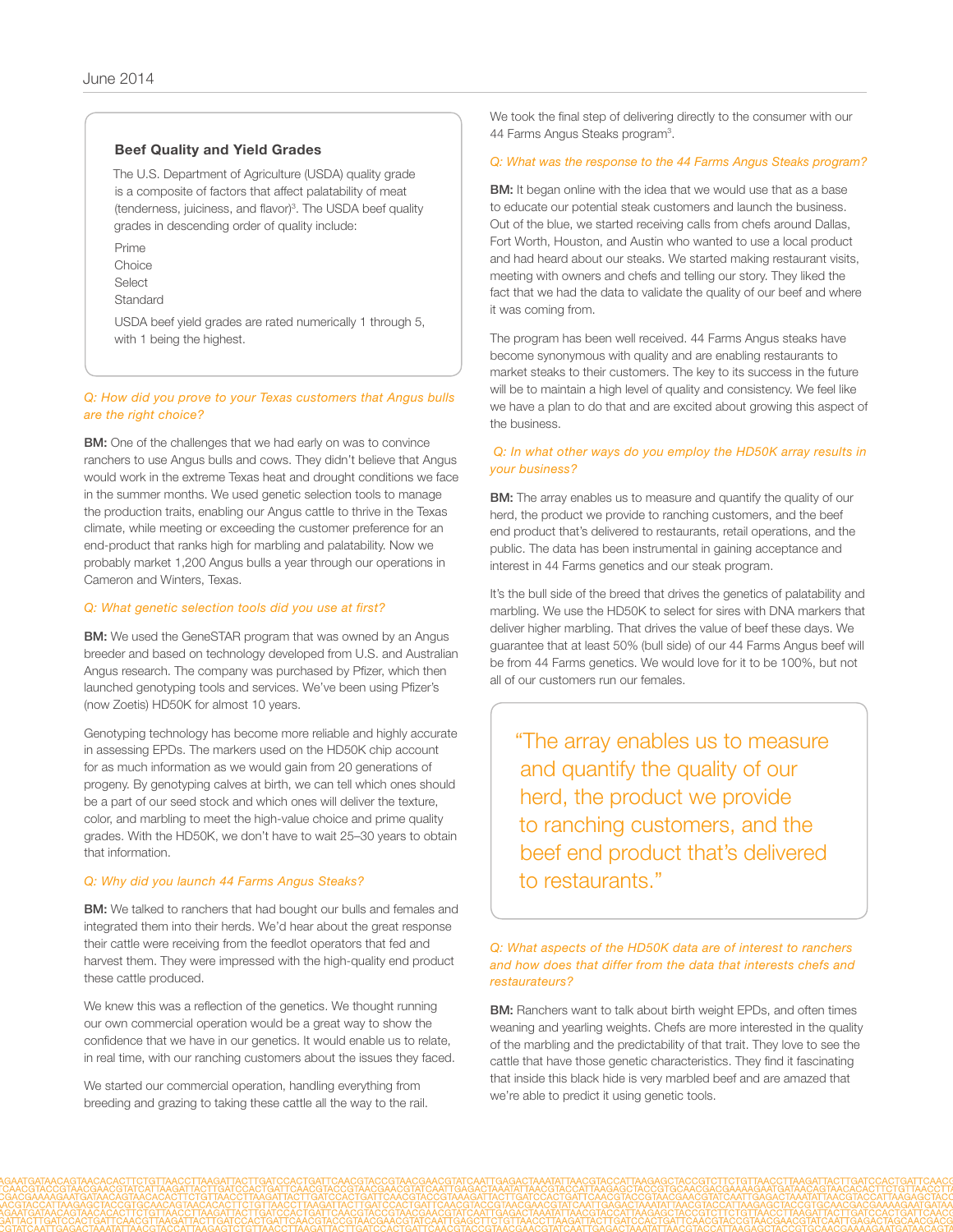#### *Q: Is the level of marbling also impacted by how the cattle are fed?*

BM: Yes, its part genetics and part how they're raised and finished. In the feed yard, they are on a well-balanced nutritional program of high roughage and corn. That certainly plays a role in the finished product.

Using the HD50K, we generate reports on the sires and offspring that do the best job in the feed yard and how well both sets of animals do in terms of quality grading. In 2014, we're harvesting about 40 cattle a week. So far, we've had only two Select grade steers in our whole program. That performance demonstrates to our commercial cattle customers that our Angus genetics work and that these USDA Choice and Prime cattle are enabling them to realize a premium price. The profitability this brings to their operations is meaningful to them. It's exciting for us and gets us fired up about what's coming down the road as we expand our operations.

#### *Q: How do the strong genetics of your cattle impact how they are finished in the feedlot?*

**BM:** Many people believe that to get a Prime or a high-Choice grade you've got to leave cattle on feed longer. We're finding that you don't have to do that with our cattle. Our cattle are performing well on fewer days of feed and that saves money. We're seeing USDA yield grades in the 2's and 3's as opposed to 4's and 5's. That positively impacts the bottom line of our commercial cattle customers.

#### *Q: How has the quality of your herd changed in the last 10 years?*

**BM:** The quality of our herd and our breeding programs continue to improve. We call it our Angus Strong program and a large part results from our use of genetic selection. With the HD50K technology, we can more easily trace and track which sire and female groups are doing the best job. It increases our flexibility, enabling us to adjust and continue to improve the herd. We can make an incremental change in one breeding season. That would be impossible to achieve without this technology.

"Genetic selection improves the quality and efficiency of a commercial operation and can make a profitable difference for the producer."

*Q: Is the Angus Strong program a combination of your genetic selection, grazing, and animal husbandry practices?*

**BM:** Yes, it's all part of our story. Our beef is an all-natural product, with no hormones or antibiotics, ever. It's an important message for our food service customers.

Many consumers want an all natural product that tastes good, and our beef really does. We've had about 100 taste tests at different restaurants with different chefs. To this day, we have never lost a taste test. It's really a testament to the Angus breed and our Angus Strong program. It demonstrates how genetic selection improves the quality

and efficiency of a commercial operation and can make a profitable difference for the producer.

#### *Q: Is that a story that resonates with your commercial producers?*

**BM:** Ranchers are a tough audience and it's hard for them to change what they've done in the past. We're finding that the genetic and performance data that we provide is capturing their interest and making them more receptive to new approaches. The all natural program is not for every producer. It takes a little more time and attention, and you have to be willing to buy into that to get the premium value on the end product. Most ranchers see the value of it.

"We can make an incremental change in one breeding season. That would be impossible to achieve without this technology."

#### *Q: How are you going to use genetic selection moving forward?*

**BM:** We want to continually improve and fine tune the quality of our herd. Identifying cattle efficiently that have the right stuff supports a smooth operation on all fronts.

We're always trying new things and making sure that we remain on the front end of the best practices and latest genetic technologies. You have to be if you're going to be a leader and remain competitive in this business.

#### *Q: What do you hope is the lasting impression that customers have of 44 Farms?*

**BM:** I think people see the value of the Angus breed and the value we add through our Angus Strong program. We are very customer service oriented. We guarantee our bulls. We try to be good partners and are there for customers when they have issues, questions, and challenges. Our goal is to help them improve their herds through genetics and some of the science that we've learned over the years.

While you can have all the greatest and finest technology, if you're not willing to know your customer and invest your time and resources in them you won't be as successful. We talk about that all the time. I hope that we're known for our customer service, as much as anything.

#### **References**

- 1. [Illumina BovineSNP50 BeadChip, illumina.com/products/bovine\\_snp50\\_](http://www.illumina.com/products/bovine_snp50_whole-genome_genotyping_kits.ilmn) [whole-genome\\_genotyping\\_kits.ilm](http://www.illumina.com/products/bovine_snp50_whole-genome_genotyping_kits.ilmn)n
- 2. [44 Farms, www.44farms.com \(25 April 2014\).](http://www.44farms.com/)
- 3. [USDA Beef Quality and Yield Grades, Texas A&M Agriculture and Life](http://meat.tamu.edu/beefgrading/)  [Sciences, meat.tamu.edu/beefgrading/ \(25 April 2014\).](http://meat.tamu.edu/beefgrading/)
- 4. [44 Farms Angus Steaks, www.44steaks.com \(25 April 2014\).](http://www.44steaks.com/)